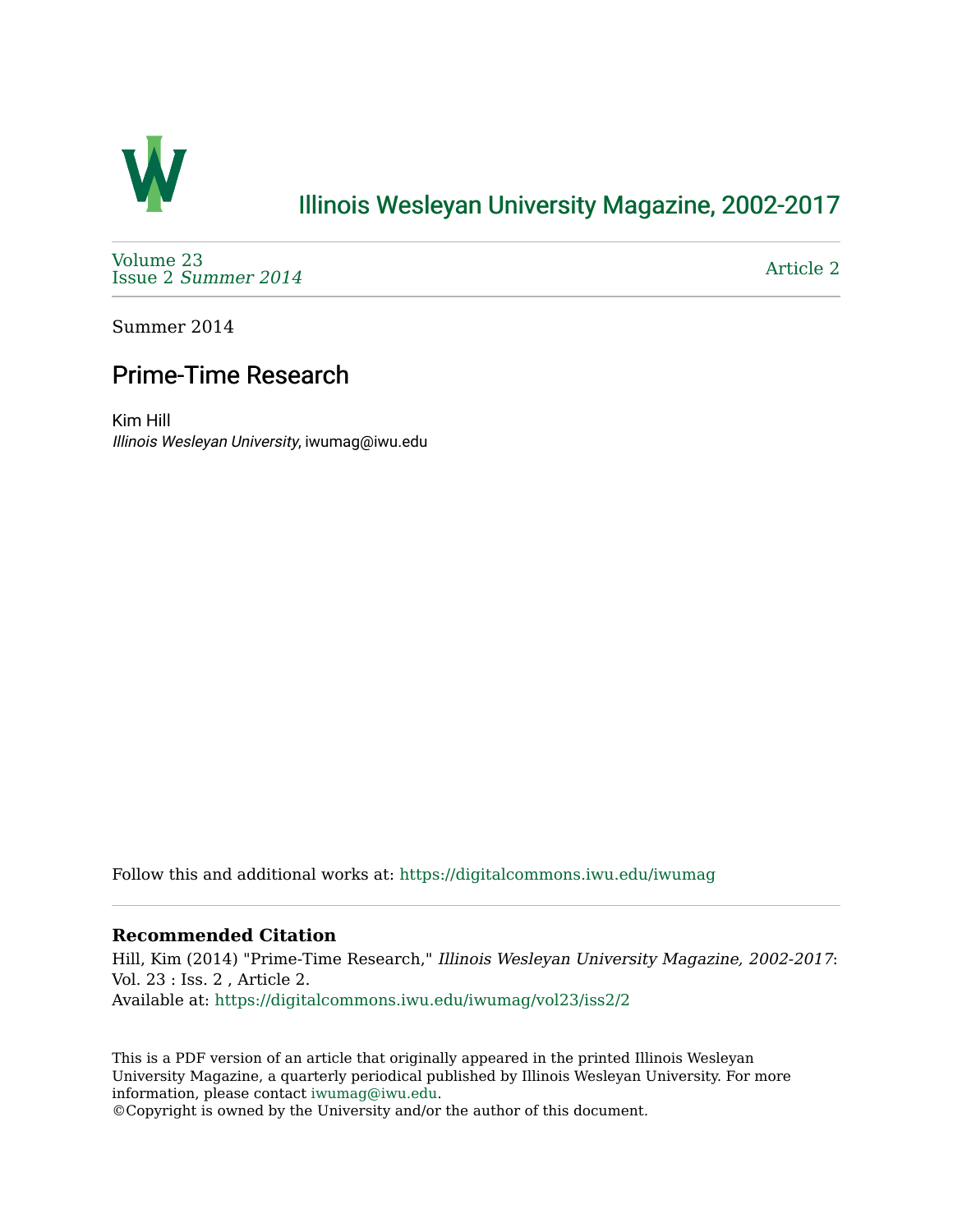## **Passion and pressure**

**For 25 years, IWU's John Wesley Powell Student Research Conference has served as an academic rite of passage, condensing hundreds of hours of scholarly and creative exploration into one climactic moment.** 

**Stories by KIM HILL** 



Student investigations are often inspired by a faculty member's expertise, such as Professor R. Given Harper's decadeslong interest in avian ecology and wildlife toxicology. In 1988, Heidi Richardson '99 presented her study of low-level pesticide contamination in songbirds breeding in North America.

It began in 1990 as a way for students to prepare for the demands of graduate school.

Along the way, what was known as the Illinois Wesleyan Student Research Conference has become a highlight of the University's academic experience. Held each spring, the conference provides students, from first-years to seniors, with a public forum to present their research, either in poster sessions or 15-minute oral presentations.

This April, the John Wesley Powell (JWP) Student Research Conference celebrated its 25th year of student– faculty collaborations, creative endeavors and exploration of new ideas and methodologies across a range of disciplines. Guests included several returning alumni who shared their memories about the presentations and poster sessions they gave as students.

For those, the real benefits of the experience are sometimes better recognized in hindsight.

As a senior, Jordan Ault '04 wasn't sure it would really be worth the effort to prepare and rehearse for his 15 minute oral presentation on the topic "The Effect of an Illinois Wesleyan University Education on Political Ideology During Students' Time at IWU."

"It's the last fleeting moments of being a college student, and I remember wondering if all this work was going to pay off," recalls Ault, who was advised by Political Science Professor Tari Renner.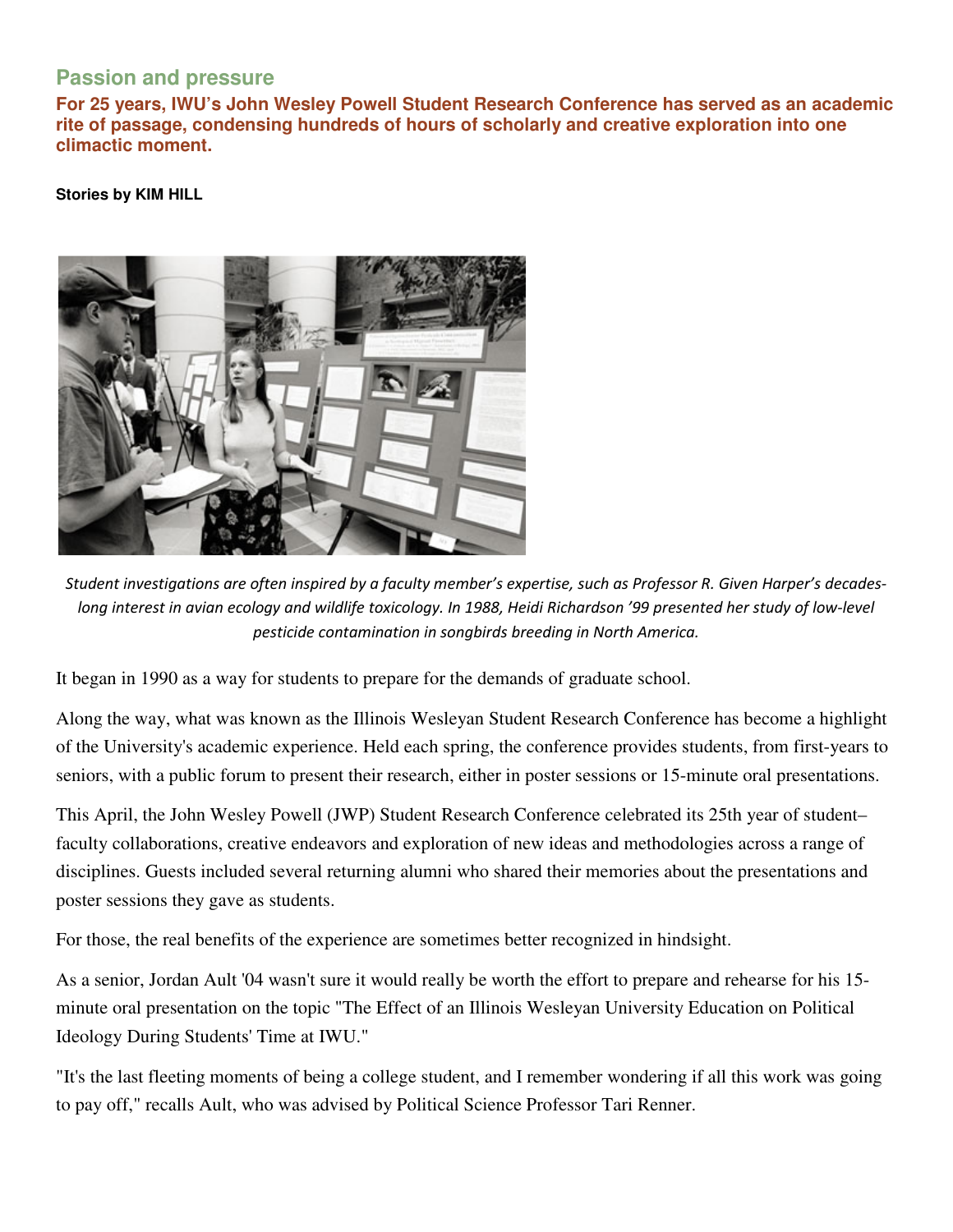Looking back, Ault sees the value in learning how to take a large amount of information, condense it to the most pertinent points and quickly make a persuasive argument.

"It's very hard to learn that skill in the classroom, and almost everyone needs it, whether you're making a pitch to a potential client, trying to win over an audience or even asking for a raise," says Ault, who is now a mass tort and product liability attorney in St. Louis. "The research conference was a great opportunity to jump in the deep end and make that kind of presentation."

Ault was one of several alumni who returned to campus to celebrate the 25th anniversary of the research conference and to assess its impact on their own educational and professional development.

To take the time needed to develop a project of the JWP magnitude, it's critical to pick a topic for which you have a passion. That's the lesson educator Tyler Ferber '08 learned in his last year at IWU, and one he continually shares with his students today.

As a chemistry major preparing for a career as a teacher, Ferber's project involved surveying the student teachers in his cohort regarding their successes and challenges. "It was a topic I was excited to explore," Ferber recalls.



Kathleen Johnson '12 and Nick Timme '08 learn about research done by Nicholas Lazzara '16.

"The day of the presentation I was nervous, but I was also very passionate about my project and I was excited to share what I'd learned." Encouraged and guided by his advisor Leah Nillas, associate professor of educational studies, Ferber later published his research in *National Teacher Education Journal.*

The lesson to follow one's passion influenced Ferber's career choices. He enjoyed his first few years teaching high school chemistry, but found his true calling in advocating for his students. After earning a master's degree, Ferber is now a middle-school counselor in Danville, Ill. "I tell my kids if you have passion for something, your